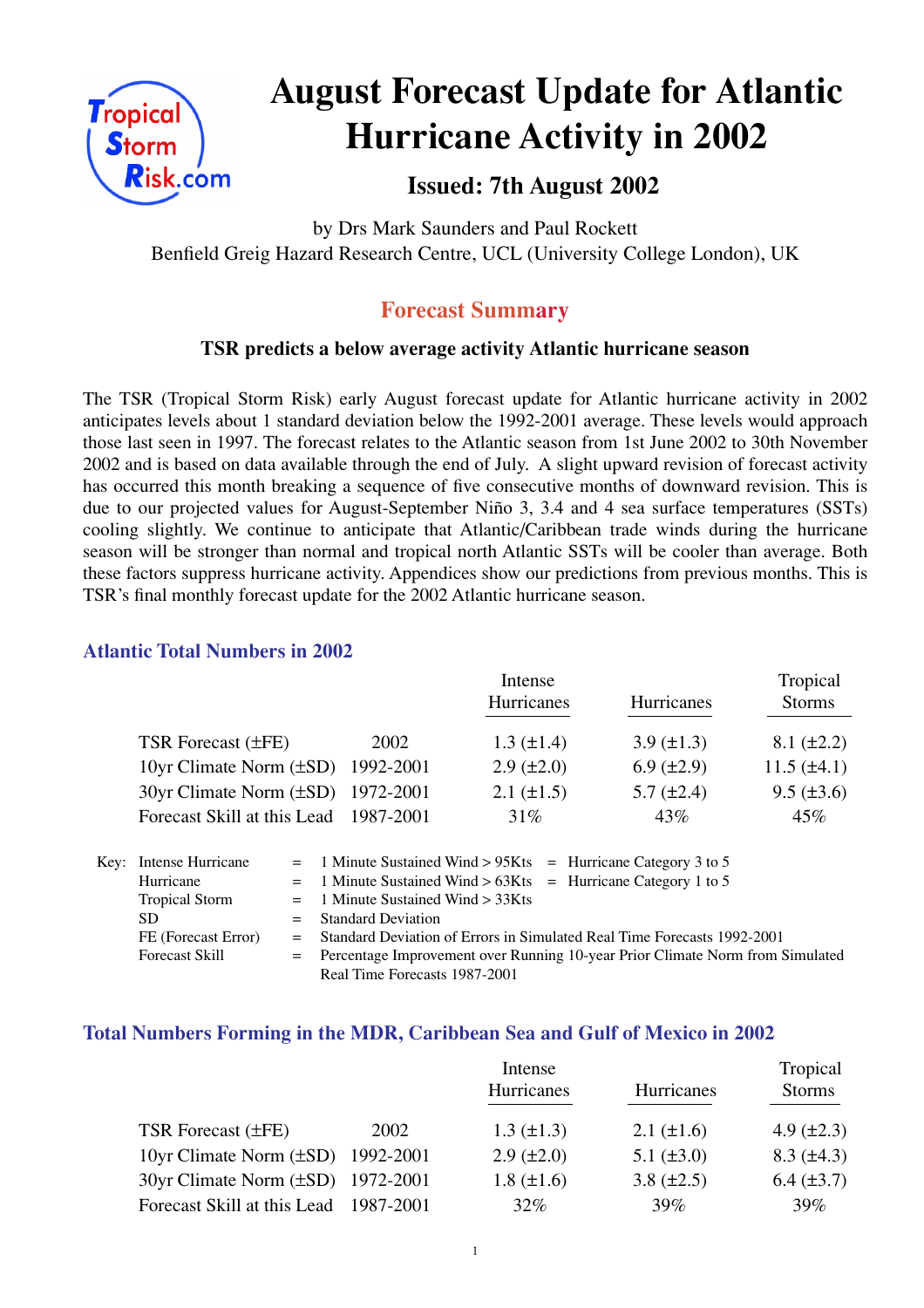The Atlantic hurricane Main Development Region (MDR) is the region 10°N - 20°N, 20°W - 60°W between the Cape Verde Islands and the Caribbean. A storm is defined as having formed within this region if it reached at least tropical depression status while in the area.

#### **USA Landfalling Numbers in 2002**

|                                        |      | Hurricanes        | Tropical<br><b>Storms</b> |  |
|----------------------------------------|------|-------------------|---------------------------|--|
| <b>TSR</b> Forecast ( $\pm$ FE)        | 2002 | $0.9 \ (\pm 0.9)$ | $2.0 (\pm 1.3)$           |  |
| 10yr Climate Norm $(\pm SD)$ 1992-2001 |      | $1.2 (\pm 1.2)$   | 3.3 $(\pm 1.8)$           |  |
| 30yr Climate Norm (±SD) 1972-2001      |      | $1.2 (\pm 1.3)$   | $2.6 \ (\pm 1.8)$         |  |
| Forecast Skill at this Lead 1987-2001  |      | 14%               | 27%                       |  |

Key: Landfall Strike Category = Maximum 1 Minute Sustained Wind of Storm Coming Within 30km of Land USA Mainland  $=$  Brownsville (Texas) to Maine

USA landfalling intense hurricanes are not forecast since we have no skill at any lead.

#### **Caribbean Lesser Antilles Landfalling Numbers in 2002**

|                                        |      | Intense<br>Hurricanes | Hurricanes        | Tropical<br><b>Storms</b> |
|----------------------------------------|------|-----------------------|-------------------|---------------------------|
| TSR Forecast $(\pm FE)$                | 2002 | $0.2 \ (\pm 0.3)$     | $0.4 \ (\pm 0.6)$ | $0.9 \ (\pm 0.7)$         |
| 10yr Climate Norm $(\pm SD)$ 1992-2001 |      | $0.3 \ (\pm 0.5)$     | $0.7 (\pm 0.8)$   | $1.5 \ (\pm 0.9)$         |
| 30yr Climate Norm (±SD) 1972-2001      |      | $0.2 (\pm 0.4)$       | $0.4 (\pm 0.6)$   | $1.1 (\pm 1.0)$           |
| Forecast Skill at this Lead 1987-2001  |      | 18%                   | 25%               | 26%                       |

Key: Landfall Strike Category = Maximum 1 Minute Sustained Wind of Storm Coming Within 30km of Land Lesser Antilles  $=$  Island Arc from Anguilla to Trinidad Inclusive

#### **Key Predictors for 2002**

The key factors behind our forecast for a significantly below average hurricane season in 2002 are the anticipated stronger than normal July-September forecast 925mb U(east/west)-winds over the Caribbean Sea and tropical north Atlantic region (7.5°N-17.5°N, 30°W-100°W), and the cooler than average August-September forecast SST anomalies for the Atlantic MDR. Against a 1972-2001 climatology, the current forecast anomalies for these two predictors are  $-0.51\pm0.40$  ms<sup>-1</sup> (up from  $-0.86\pm0.50$  ms<sup>-1</sup> last month) and  $-0.22\pm0.11$  °C (compared to  $-0.21\pm0.14$  °C last month).

#### **Further Information**

Further information on the TSR forecast methodology, the TSR simulated real-time forecast skill 1987- 2001 as a function of lead time, and on TSR in general, may be obtained from the 'Extended Range Forecast for Atlantic Hurricane Activity in 2002' document issued on the 3rd December 2001. A summary of the 2002 Atlantic hurricane season and a verification of our seasonal forecasts will be issued in December 2002.

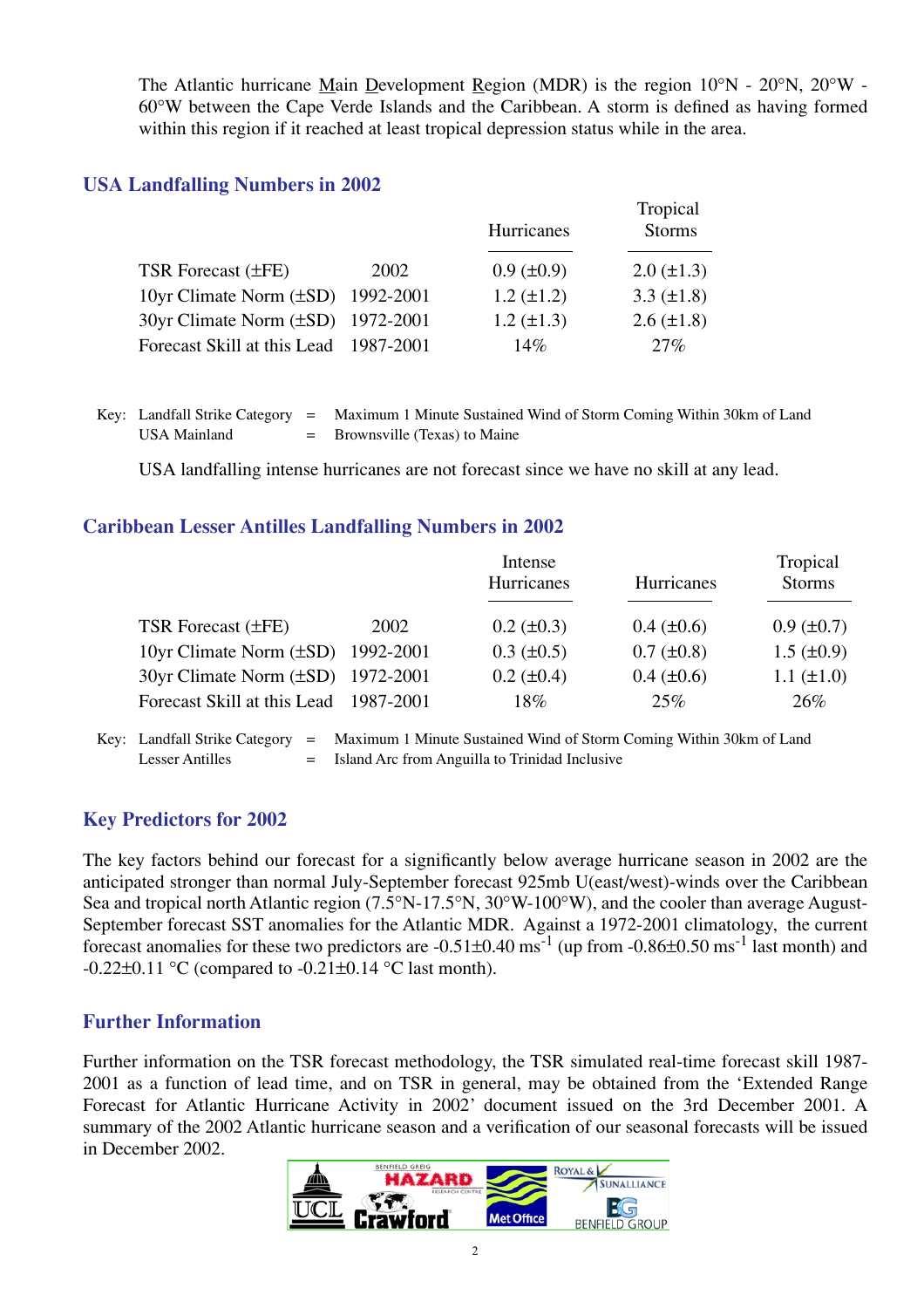# **Appendix - Predictions from Previous Months**

## **1. Atlantic Total Numbers**

| <b>Atlantic Total Numbers 2002</b>    |             |                                    |                   |                       |  |  |
|---------------------------------------|-------------|------------------------------------|-------------------|-----------------------|--|--|
|                                       |             | Named<br>Tropical<br><b>Storms</b> | <b>Hurricanes</b> | Intense<br>Hurricanes |  |  |
| Average Number (±SD) (1992-2001)      |             | 11.5 $(\pm 4.1)$                   | 6.9 $(\pm 2.9)$   | $2.9 (\pm 2.0)$       |  |  |
| Average Number $(\pm SD)$ (1972-2001) |             | $9.5 (\pm 3.6)$                    | 5.7 $(\pm 2.4)$   | $2.1 (\pm 1.5)$       |  |  |
|                                       | 7 Aug 2002  | $8.1 (\pm 2.2)$                    | 3.9 $(\pm 1.3)$   | $1.3 \ (\pm 1.4)$     |  |  |
| TSR Forecasts (±FE)                   | 8 July 2002 | 6.8 $(\pm 2.3)$                    | 3.1 $(\pm 1.5)$   | $0.9 (\pm 1.6)$       |  |  |
|                                       | 7 June 2002 | 7.5 $(\pm 2.1)$                    | 3.6 $(\pm 1.6)$   | $1.1 (\pm 1.4)$       |  |  |
|                                       | 7 May 2002  | $8.9 (\pm 2.7)$                    | 4.6 $(\pm 1.9)$   | $1.6 (\pm 1.5)$       |  |  |
|                                       | 5 Apr 2002  | $11.2 (\pm 3.1)$                   | 6.3 $(\pm 2.3)$   | $2.4 (\pm 1.9)$       |  |  |
|                                       | 6 Mar 2002  | $12.5 (\pm 3.6)$                   | 7.2 $(\pm 2.5)$   | $2.8 \ (\pm 1.9)$     |  |  |
|                                       | 6 Feb 2002  | $13.6 (\pm 3.5)$                   | $8.0 \ (\pm 2.5)$ | 3.2 $(\pm 1.8)$       |  |  |
|                                       | 10 Jan 2002 | 13.1 $(\pm 3.6)$                   | $7.7 (\pm 2.6)$   | $3.0 (\pm 1.8)$       |  |  |
|                                       | 3 Dec 2001  | $13.0 (\pm 3.6)$                   | $7.5 (\pm 2.5)$   | $3.0 (\pm 1.6)$       |  |  |
|                                       | 31 May 2002 | 11                                 | 6                 | 2                     |  |  |
| <b>Gray Forecasts</b>                 | 5 Apr 2002  | 12                                 | 7                 | 3                     |  |  |
|                                       | 7 Dec 2001  | 13                                 | 8                 | $\overline{4}$        |  |  |

## **2. MDR, Caribbean Sea and Gulf of Mexico Total Numbers**

| <b>MDR, Caribbean and Gulf of Mexico Total Numbers 2002</b> |             |                                    |                   |                              |  |
|-------------------------------------------------------------|-------------|------------------------------------|-------------------|------------------------------|--|
|                                                             |             | Named<br>Tropical<br><b>Storms</b> | <b>Hurricanes</b> | Intense<br><b>Hurricanes</b> |  |
| Average Number (±SD) (1992-2001)                            |             | $8.3 (\pm 4.3)$                    | 5.1 $(\pm 3.0)$   | $2.9 \ (\pm 2.0)$            |  |
| Average Number (±SD) (1972-2001)                            |             | $6.4 \ (\pm 3.7)$                  | 3.8 $(\pm 2.5)$   | $1.8 (\pm 1.6)$              |  |
| TSR Forecasts (±FE)                                         | 7 Aug 2002  | 4.9 $(\pm 2.3)$                    | $2.1 (\pm 1.6)$   | $1.3 \ (\pm 1.3)$            |  |
|                                                             | 8 July 2002 | 3.6 $(\pm 2.4)$                    | $1.3 \ (\pm 1.7)$ | $0.9 (\pm 1.5)$              |  |
|                                                             | 7 June 2002 | 4.3 $(\pm 2.3)$                    | $1.8 \ (\pm 1.5)$ | $1.1 (\pm 1.4)$              |  |
|                                                             | 7 May 2002  | $5.7 (\pm 2.6)$                    | $2.8 (\pm 1.8)$   | $1.6 (\pm 1.5)$              |  |
|                                                             | 5 Apr 2002  | $8.0 \ (\pm 3.2)$                  | 4.5 $(\pm 2.3)$   | 2.4 $(\pm 1.8)$              |  |
|                                                             | 6 Mar 2002  | $9.3 \ (\pm 3.7)$                  | 5.4 $(\pm 2.5)$   | $2.8 (\pm 1.8)$              |  |
|                                                             | 6 Feb 2002  | $10.4 \ (\pm 3.6)$                 | $6.2 \ (\pm 2.4)$ | $3.2 \ (\pm 1.7)$            |  |
|                                                             | 10 Jan 2002 | $9.9 \ (\pm 3.8)$                  | $5.9 \ (\pm 2.6)$ | $3.0 (\pm 1.8)$              |  |
|                                                             | 3 Dec 2001  | $9.8 (\pm 4.1)$                    | 5.8 $(\pm 2.7)$   | $3.0 \ (\pm 1.7)$            |  |